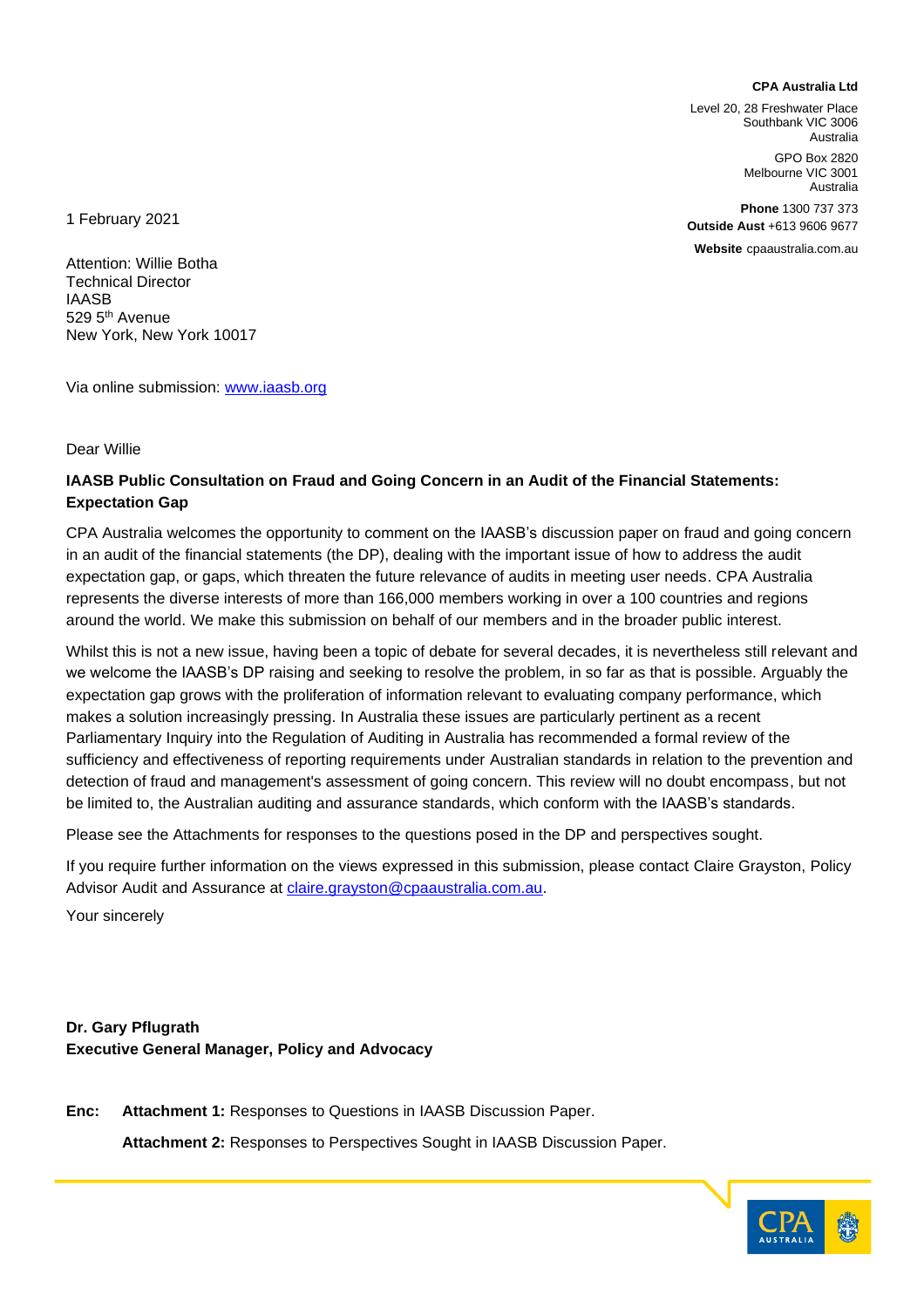# **Responses to Questions in IAASB Discussion Paper –** *Fraud and Going Concern in an Audit of the Financial Statements: Expectation Gap*

#### **Q 1: In regard to the expectation gap (see Section I):**

**(a) What do you think is the main cause of the expectation gap relating to fraud and going concern in an audit of financial statements?** 

We consider that the main causes of the expectation gap in relation to fraud and going concern are explored and articulated well in the DP. The DP describes the expectation gap as comprising knowledge, performance and evolution gaps. However the components are categorized, in essence they arise when:

- Occurrence and detection of fraud immaterial to the financial statements, but which was not identified by the external auditor and is unlikely to be, due to the scope of an audit and application of materiality (knowledge and evolution gaps).
- Occurrence and detection of fraud material to the financial statements, but which was not identified by the external auditor, due to either inadequacies in the conduct of the audit (performance gap) or the nature of the fraud which often involves collusion, concealment and/or deception which impedes detection (knowledge and evolution gaps).
- The entity collapses or enters into some form of administration without warning signs which, had warnings been available, may have enabled a more timely response or could have put stakeholders on notice of the risks and uncertainty faced by the entity (knowledge, performance and evolution gaps).

## **(b) In your view, what could be done, by the IAASB and / or others (please specify), to narrow the expectation gap related to fraud and going concern in an audit of financial statements?**

The IAASB could:

- Develop assurance standards to address the evolution gap for:
	- $\circ$  Internal control assurance engagements which would provide a basis for engagements on the design, implementation and operating effectiveness of controls over financial reporting or controls specifically to prevent or detect fraud. This would provide a platform for national policy-makers and regulators to introduce requirements for such engagements for certain public interest entities. The most notable existing regime of internal control reporting and assurance is that in the United States under Section 404 of the Sarbanes-Oxley Act, requiring both a management assessment of controls and external assurance. A standard exists in Australia for conducting such engagements, [ASAE 3150](http://www.auasb.gov.au/admin/file/content102/c3/Jan15_ASAE_3150_Assurance_Engagements_on_Controls.pdf) *Assurance Engagements on Controls*, although without requirements for entities to make an assertion or obtain external assurance.
	- o Assurance engagements on management commentary, encompassing Director's reports, which may address fraud and going concern risk assessments, viability or resilience statements and future prospects. Whilst these engagements cannot be mandated by the IAASB, standards would provide a basis for the development of national regulatory requirements for such engagements.
- Enhance current standards to minimise the performance gap by making it absolutely clear as to the extent of work required by the auditor on fraud risks in ISA 240 and going concern in ISA 570. Whilst we consider that the standards are essentially fit for purpose, some enhancements could include:

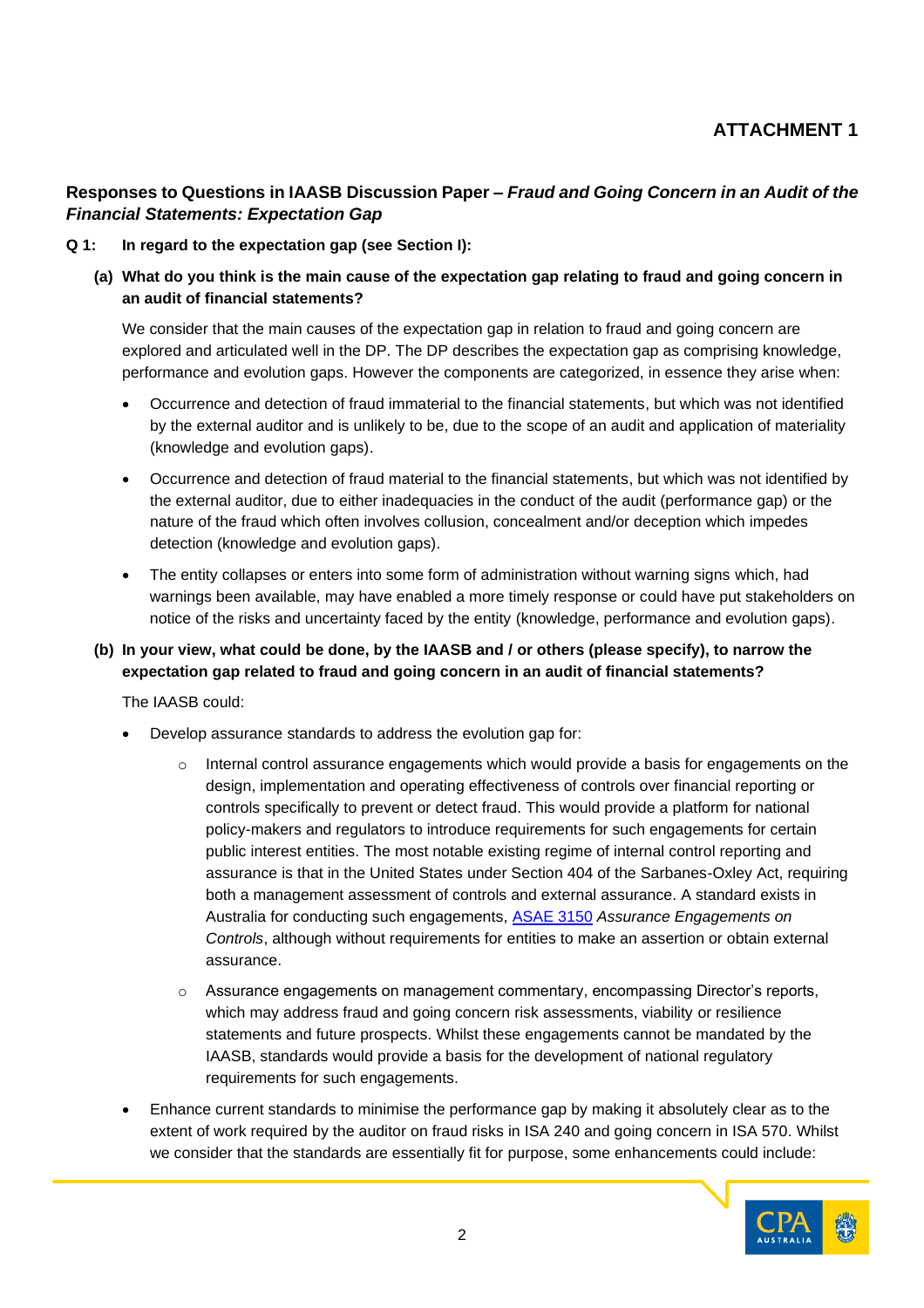- $\circ$  Revising requirements which may currently have the effect of reducing the auditor's professional scepticism, such as ISA 240 paragraph 14 which states: *Unless the auditor has reason to believe the contrary, the auditor may accept records and documents as genuine*.
- $\circ$  The risk of fraud is increased where the control environment is weak so further work in responding to fraud risks could be explicitly required when controls are not operating effectively. Currently the requirements focus on the response to the risk of management override of controls rather than more broadly on weak controls.
- Enhance the current standards to address the evolution gap with respect to technology by encouraging auditors to use technological tools, such as data analytics, process mining and visualisation. For example, data analytics tools can be used to analyse whole populations within high risk accounts to identify anomalies which may be indicative of fraud and can be the target of further procedures. Process mining can be used to identify internal control overrides, where standard processes are not applied, which can show controls weaknesses and high-risk transactions. We note that technological tools are not available yet to all auditors and cannot be applied to all clients or accounts, as software systems used by entities do not universally enable access to data in a form suitable for extraction and analysis. Nevertheless, we observe an acceleration in the uptake of technological tools by external auditors, as third-party providers proliferate and products become more viable, both economically and in terms of IT skills required in-house. As a consequence, our expectation is that external audit techniques will change significantly in coming years, with greater reliance on technological tools, which are typically more sophisticated than traditional sampling techniques and are more effective in identifying anomalous transactions and balances. We expect this foreshadows a greater role for external auditors in fraud detection in the future.
- Enhance current standards to address the knowledge gap by allowing communication of the auditor's work on going concern in Key Audit Matters (KAMs), even if a material uncertainty related to going concern (MURGC) is reported under an appropriately titled paragraph, as the KAM can provide greater detail regarding the matters which the auditor considered than would be the case in the MURGC paragraph. This could be informative for users.

Whilst further explanation could be included in the auditor's report on the work undertaken with respect to fraud or going concern, we don't see that this would provide significant value if it is always required, as it will become boilerplate unless it reflects additional requirements which the auditor needs to address.

Other stakeholders typically have scope to address fraud and monitor going concern more effectively and in a more timely manner than the external auditors. Prevention and detection of fraud and ensuring the entity remains a going concern is primarily the entity's responsibility and all parts of the reporting ecosystem need to be working together to maximise the opportunity to effectively address fraud and the risk of unexpected corporate collapse, thereby reducing the expectation gap. Whistleblowers and effective internal controls systems have historically been the most effective means of fraud prevention and detection. External auditors' work is based on materiality and risk assessment, as a result only selected amounts and usually a sample of transactions and balances, are examined in detail. In contrast, an entity's system of internal controls should monitor and control every transaction and balance. Likewise, an entity's internal monitoring of cash flows and cash flow forecasts, and the viability of its business, is likely to be more effective and timely in identifying going concern issues than the auditor's periodic work after the fact, albeit management may be more optimistic about the likely business outcomes.

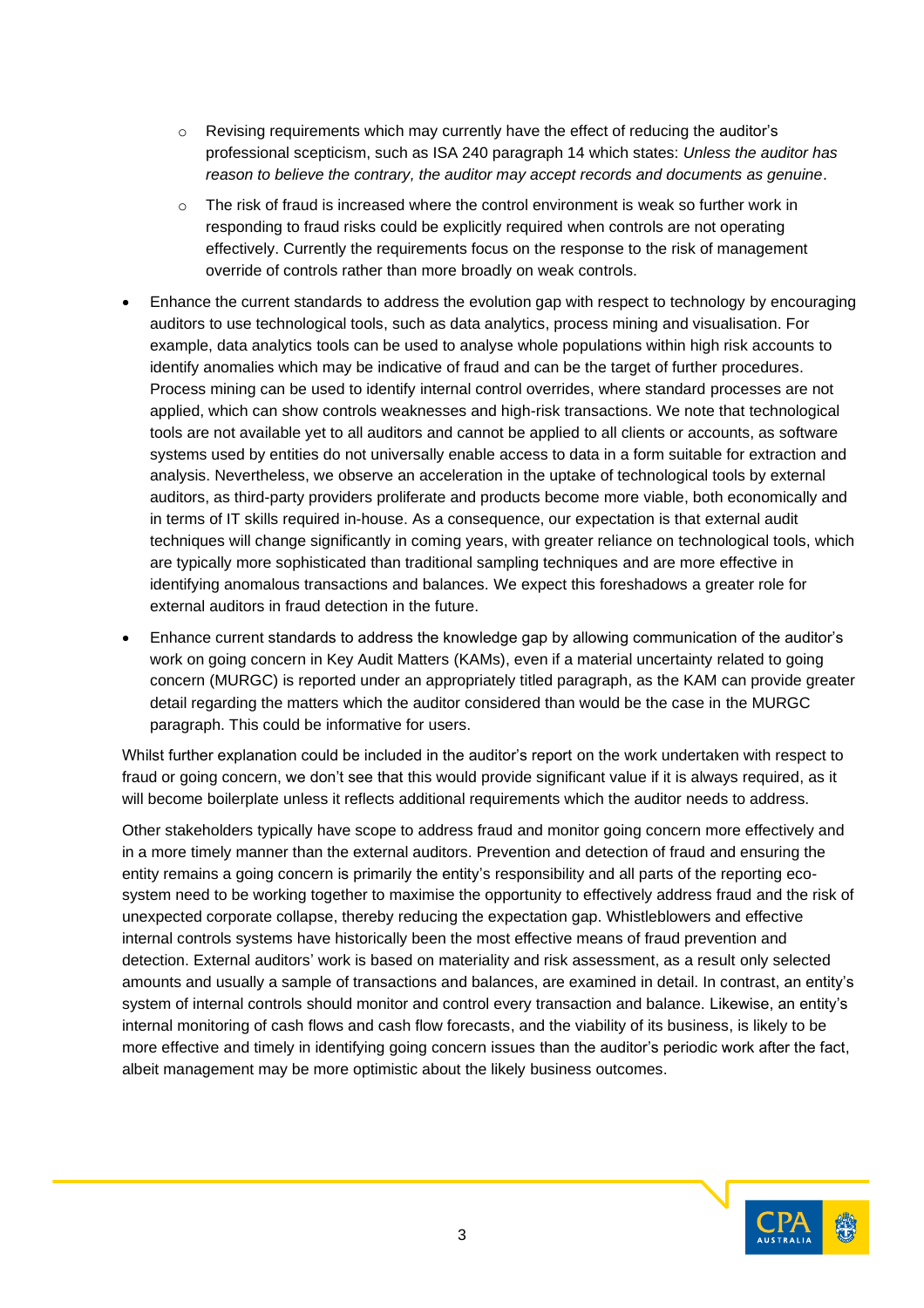Fraud could be addressed by:

- Regulatory requirements for internal control assessments to be reported by management and externally assured, which may be limited to selected categories of entities, such as listed or public interest entities.
- Entities electing to obtain periodic fraud risk assessments from a suitable expert.
- A centralised register of fraud cases, including how they were perpetrated, how they could have been prevented, red flags which arose and how they were detected.
- Governments strengthening whistleblower protection.
- An increasing uptake by entities of data analytics and technological tools to monitor controls and activities within the entity, and identify anomalies, coupled with processes to follow up on the output of such techniques.

Going concern could be addressed by:

- Standard-setters and regulators mandating, or entities being encouraged to voluntarily make, enhancements to management commentary, such as an assessment and statement of future viability or resilience of the entity or the risk profile reported.
- Considering the need for assurance over the reasonableness of the underlying assumptions and data used as a basis for management commentary, beyond merely consideration, as is currently required by the standards for "other information".
- **Q 2: This paper sets out the auditor's current requirements in relation to fraud in an audit of financial statements, and some of the issues and challenges that have been raised with respect to this (see Sections II and IV). In your view:**

#### **(a) Should the auditor have enhanced or more requirements with regard to fraud in an audit of financial statements? If yes, in what areas?**

As identified in response to question 1, requirements could be enhanced to include further work in responding to fraud risks when the control environment is weak or specific control weaknesses are identified. The current requirements focus on responses when control weakness creates opportunity for management override.

Enhancements could also be made regarding how data analytics and other technological tools can be utilised to help auditors identify fraud.

## **(b) Is there a need for enhanced procedures only for certain entities or in specific circumstances? If yes:**

- (i) **For what types of entities or in what circumstances?**
- (ii) **What enhancements are needed?**
- (iii) **Should these changes be made within the ISAs or outside the scope of an audit (e.g., a different engagement)? Please explain your answer.**

No, not with respect to work effort in relation to fraud in the audit of financial statements. For such audits, we do not consider that fraud should be addressed differently for different entities, although clearly the fraud risks identified can vary widely between industries, locations and the size of an entity.

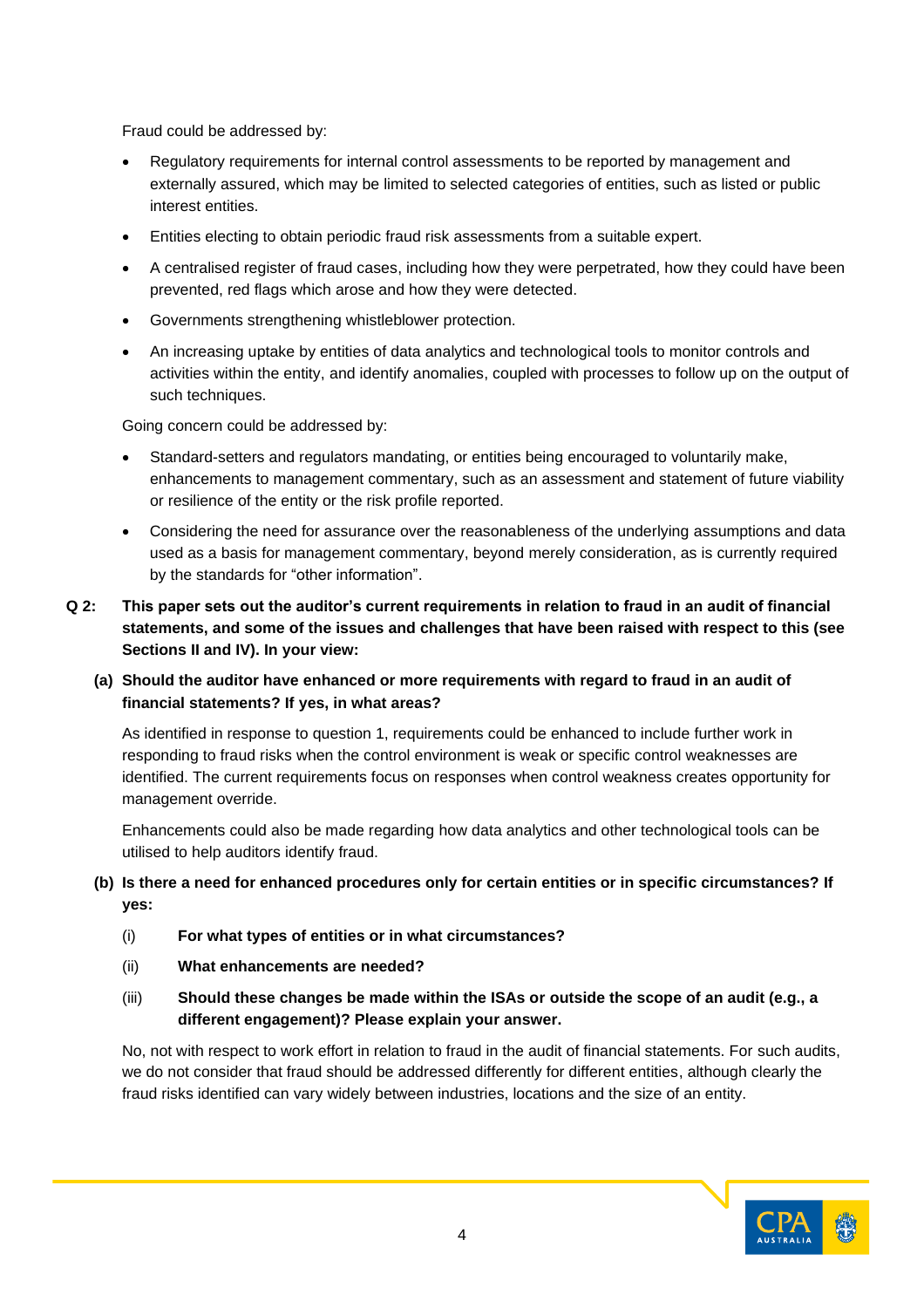However, as raised in answer to question 1(b), we do see benefits in developing standards for other types of assurance engagements, such as assurance on controls over financial reporting, controls over fraud prevention and detection, management commentary and fraud and going concern risk assessments.

#### **(c) Would requiring a "suspicious mindset" contribute to enhanced fraud identification when planning and performing the audit? Why or why not?**

A "suspicious mindset" may well increase the likelihood of the auditor detecting fraud. However, that is not to say that it is the most efficient means of preventing or detecting fraud. Arguably, a suspicious mindset would increase the work effort considerably, which in turn would increase the cost of an audit. There are other engagements which can be more directly targeted at fraud, along with other strategies that entities can employ which may be more effective, including fraud risk assessments, cultural change, whistleblower policies and internal control assessments. In addition, not all fraud directly impacts the financial statements, and may fall outside of the auditor's fraud risk considerations. Consequently, the definition of fraud is important when understanding the impact of requirements to identify it.

#### **(d) Should the IAASB enhance the auditor's considerations around fraud to include a "suspicious mindset"? If yes, for all audits or only in some circumstances?**

We do not see the need to apply a suspicious mindset and consider that professional scepticism is an adequate benchmark for the level of scrutiny auditors should apply. However effective and appropriate exercise of professional scepticism is enhanced by the level of knowledge and experience of the audit team, coupled with factors such as adequate time and resources to conduct a quality audit. Suspicion is aroused when anomalies or evidence of fraud are identified, which is the appropriate time for further investigation or a "deep dive" to be undertaken.

**(e) Do you believe more transparency is needed about the auditor's work in relation to fraud in an audit of financial statements? If yes, what additional information is needed and how should this information be communicated (e.g. in communications with those charged with governance, in the auditor's report, etc.)?**

We do not consider that there is any need to communicate further information routinely in the auditor's report on the work conducted in relation to fraud, as we suggest it would become boilerplate and lose information value for stakeholders. This does not preclude reporting of a matter relating to fraud in KAMs where it is a matter of most significance in the audit. Communication with management or those changed with governance within the entity, and escalation to an appropriate authority, are already thoroughly addressed in ISA 240, so we do not see the need for further requirements in this regard.

- **Q3: This paper sets out the auditor's current requirements in relation to going concern in an audit of financial statements, and some of the issues and challenges that have been raised with respect to this (see Sections III and IV). In your view:**
	- **(a) Should the auditor have enhanced or more requirements with regard to going concern in an audit of financial statements? If yes, in what areas?**

No, we do not consider that further requirements are needed for auditors' assessment of going concern. However, further guidance may be helpful regarding the nature and extent of evidence required to support each type of modified opinion related to going concern.

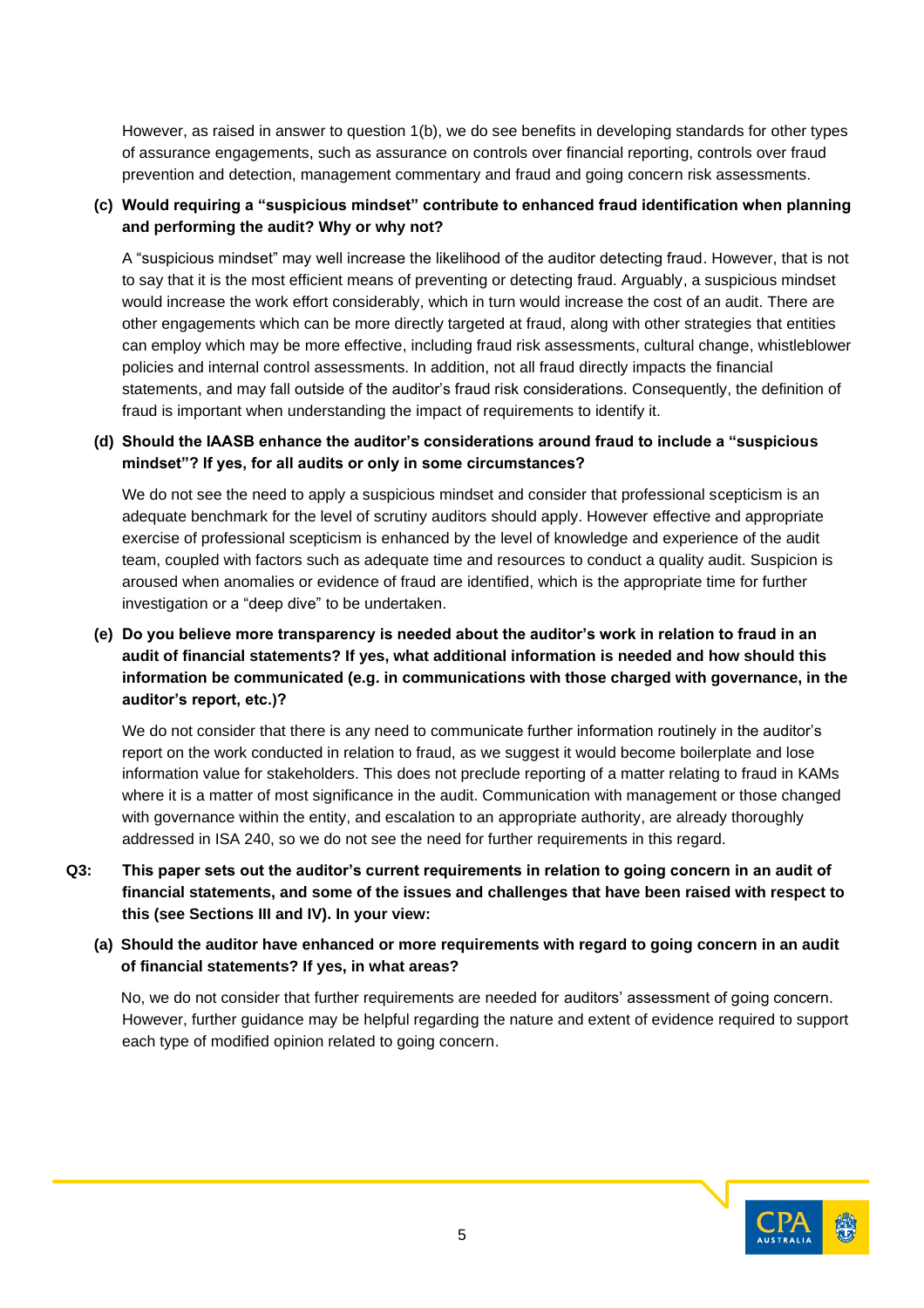- **(b) Is there a need for enhanced procedures only for certain entities or in specific circumstances? If yes:**
	- **(i) For what types of entities or in what circumstances?**
	- **(ii) What enhancements are needed?**
	- **(iii) Should these changes be made within the ISAs or outside the scope of an audit (e.g., a different engagement)? Please explain your answer**

Any changes to the procedures required to be conducted by auditors should be driven by enhanced reporting requirements for management or those charged with governance of the entity, which can then be required to be audited or assured. Those charged with governance of the entity hold primary responsibility for assessing whether the entity remains a going concern, making appropriate disclosures where a material uncertainty arises or determining if it is no longer a going concern. Unless the reporting requirements are changed, we do not see a need for amendments to the ISAs. However, a standard on assurance engagements for an engagement on management commentary which addresses future viability beyond the 12 months required for the financial statements would be beneficial to underpin demand for assurance in the future.

- **(c) Do you believe more transparency is needed:**
	- **(i) About the auditor's work in relation to going concern in an audit of financial statements? If yes, what additional information is needed and how should this information be communicated (e.g., in communications with those charged with governance, in the auditor's report, etc.)?**
	- **(ii) About going concern, outside of the auditor's work relating to going concern? If yes, what further information should be provided, where should this information be provided, and what action is required to put this into effect?**

We consider that there is sufficient transparency in relation to the auditor's work on going concern and further wording in the auditor's report would only become boilerplate.

We would support allowing KAMs to include going concern even if it is already raised in a MURGC paragraph, as KAMs typically provide more information than a MURGC paragraph. This may diminish the perceived importance of a MURGC, which should be of greater concern to users than a KAM.

The accounting standards need to be enhanced with respect to the going concern assessment. They need to provide the sort of details which are currently only contained within the auditing standards. We suggest that the IAASB urge the IASB to address this matter.

#### **Q.4: Are there any other matters the IAASB should consider as it progresses its work on fraud and going concern in an audit of financial statements?**

With respect to going concern we recommend the inclusion of the diagrammatic representation of the going concern decision process, such as that contained in the Australian standard ASA 570 Appendix 1 and the New Zealand standard ISA (NZ) 570 (revised) Appendix 2, and which illustrates the audit opinions that flow from the auditor's going concern considerations.

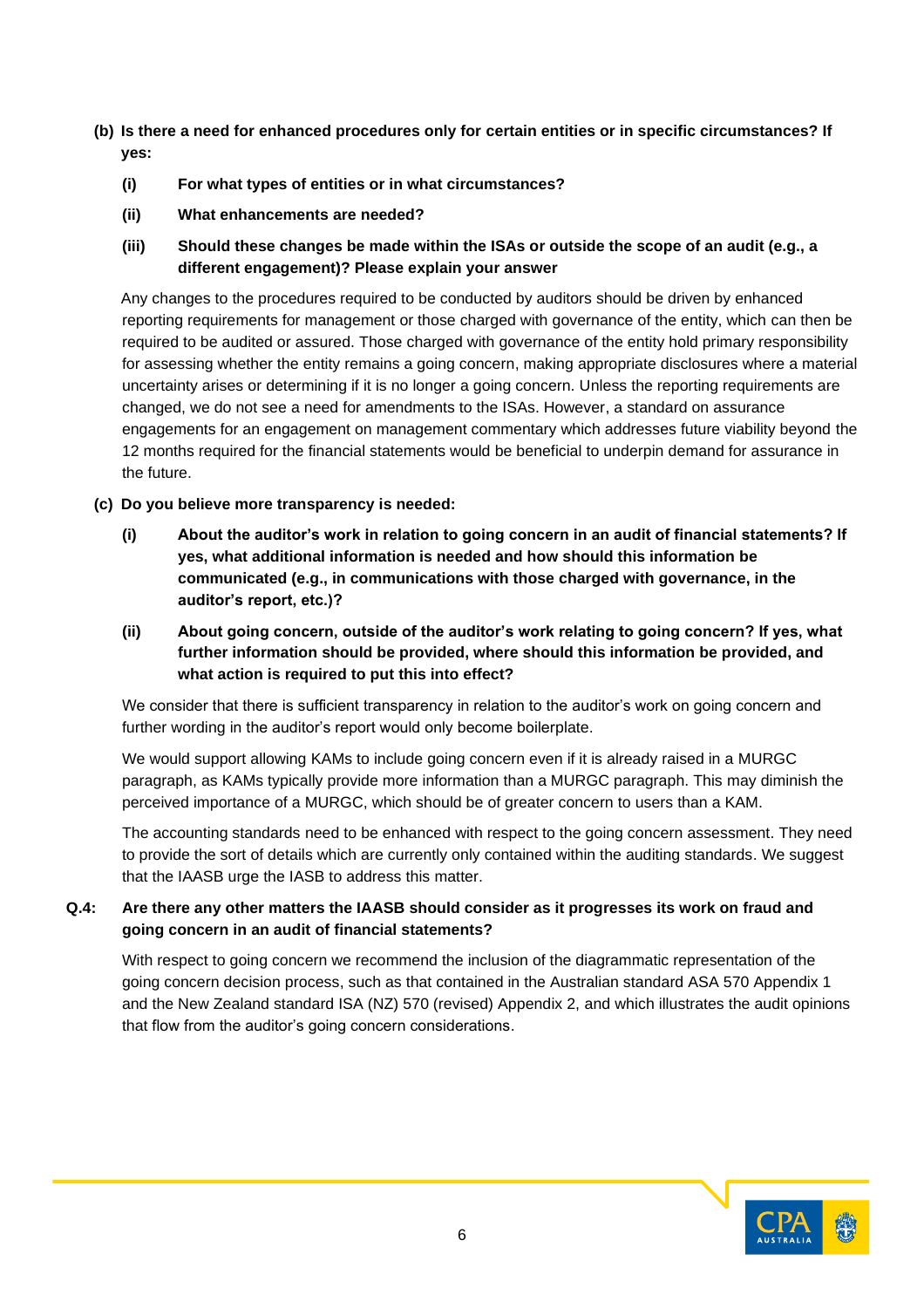# **Responses to Perspectives Sought in IAASB Discussion Paper –** *Fraud and Going Concern in an Audit of the Financial Statements: Expectation Gap*

**The IAASB is interested in perspectives about/on:**

**1. Page 15: the impact of corporate culture on fraudulent financial reporting and what, if any, additional audit procedures for the auditor should be considered by the IAASB in this regard.**

Corporate culture, comprising such factors as the tone at the top, how that tone is reflected down through middle management, risk appetite, attitudes to compliance with legal and regulatory requirements and compliance with internal controls, is critical in managing the risk of fraudulent financial reporting. Whilst auditors need to be aware of these cultural influences within the entity and remain alert to red flags that indicate a poor culture, which may impact their risk assessment and reliance on controls, we would not advocate requirements to objectively evaluate culture as part of the financial statement audit. Nevertheless, a more comprehensive exploration of the influence of culture on the effective prevention and detection of fraud would be very beneficial in ISA 240, as it is currently touched on only briefly in that standard. We further note that ISA 300 does not mention culture in planning an audit, which could be addressed in future updates by the IAASB. In contrast, understanding the entity's culture and management's commitment to integrity and ethical values is covered in the recently revised ISA 315 *Identifying and Assessing the Risks of Material Misstatement.*

If culture is to be meaningfully assured, we suggest that it would be more effectively addressed as part of a separate assurance engagement on internal controls, rather than specific additional procedures within the audit. Although it is not the role of the IAASB to mandate such an engagement, as noted in answer to question 1(b), a standard on assurance engagements specific to controls would be helpful.

## **2. Page 18: requiring the use of forensic specialists or other relevant specialists in a financial statement audit, and, if considered appropriate, in what circumstances the use of specialists should be required.**

Whilst there is much to be learnt from the experiences of forensic accountants and others engaged in investigating suspected or detected fraud, we do not support mandatory inclusion of such specialists in audit teams. Such specialists do have a place in raising awareness of fraud risks and sharing the modus operandi of fraudsters with auditors. However, usually the forensic accountant is engaged when a fraud is suspected or identified, and so they are tasked with determining whether a fraud has been perpetrated, determining the extent of the fraud, finding and preserving the evidence in a manner admissible in court, which is typically very targeted and involves intensive scrutiny. Whilst there are parallels, they are different disciplines with different scopes and parameters. As with the engagement of other experts, it should be left to the engagement partner's discretion as to when and whether a forensic accountant's expertise is required on any particular engagement.

Nevertheless, we consider that understanding the fraud risks relevant to the industries and environments in which audited entities operate and methods by which frauds may be perpetrated are critical for external auditors. Such knowledge needs to be part of the education gained by auditors in university, through professional membership and on-going professional development, as well as experience gained in audits and from audit team leadership. This is certainly an area where there may be scope for enhancement and where the experience and observations of forensic accountants are most relevant.

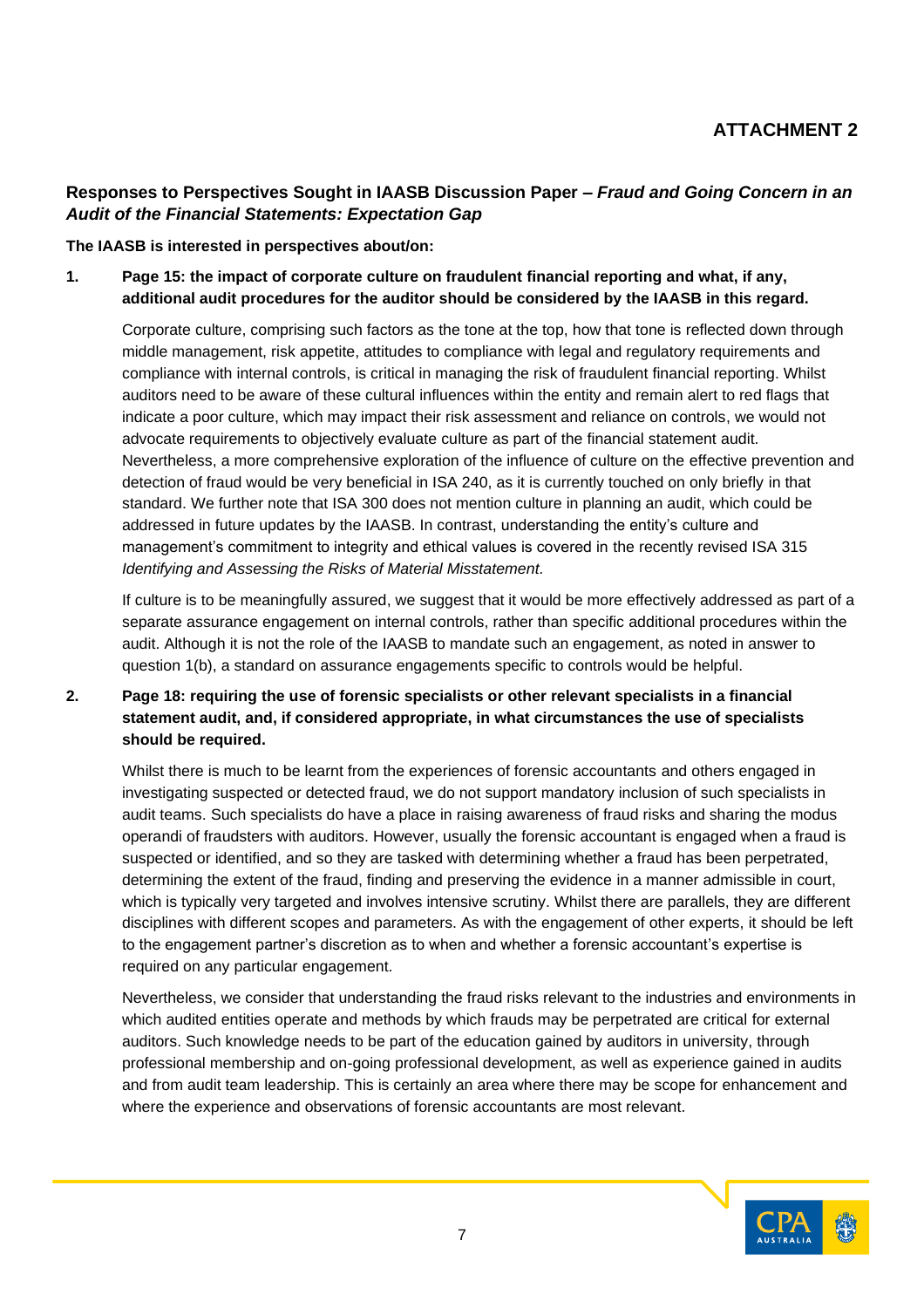In addition, we consider that there is a need for a more co-ordinated approach to collation of fraud cases to share with auditors and entities, so they can better understand the methods employed to perpetrate fraud. This would assist auditors by raising awareness of how frauds are being perpetrated and emerging fraud risks, which would be considered in planning their audit procedures. It would also be beneficial for entities, which are on the front line of fraud prevention and detection, to inform adjustments to internal controls and processes necessary to respond to evolving fraud risks and to better identify red flags. Such a role may be fulfilled by national regulators, government bodies or indeed the IAASB itself.

**3. Page 19: the perceived responsibilities of the auditor regarding non-material fraud in a financial statement audit (i.e., a broader focus on fraud) and what additional procedures, if any, may be appropriate. The IAASB is also interested in perspectives about whether additional audit procedures should be required when a non-material fraud is identified, and if so, what types of procedures.**

We do not consider that auditors procedures should be extended to detecting non-material fraud per se, due to the likelihood that it would not pass a cost-benefit assessment. Not only are non-material frauds not easily identifiable without a significant increase in work effort and reduction in materiality thresholds, but the very nature of fraud, which can include concealment, collusion and deception, can mean it evades discovery. However, non-material fraud identified is still of interest and relevance to the auditor as it may impact their risk assessment if it is indicative of undetected fraud or systematic control weaknesses which may enable further fraud to be perpetuated and escalated in the future. Fraud which is quantitatively nonmaterial may have qualitative impacts, such as reputational damage, loss of confidence in the entity or an undermining of corporate culture, which need to be considered. Further application material could be included in ISA 240 regarding these considerations.

We note that other types of engagements are likely to be more effective in preventing and detecting fraud. An assurance engagement on the effectiveness of the entity's internal controls over financial reporting is helpful in reducing fraud risks. However, more directly targeted at material and non-material fraud would be an assurance engagement on management's assessment of fraud risks and their response.

**4. Page 19: whether enough emphasis is placed on the auditor's responsibilities around fraud related to third parties. We are also interested in feedback about the auditor's role in relation to third party fraud that does not result in a material misstatement of the financial statements but may have a severely negative impact on the entity (e.g., cybercrime attacks).**

There are many types of third party fraud which cannot reasonably be expected to be detected by the auditor. Therefore, it is important that the types of fraud that the auditor is expected to consider are clearly defined. Not all frauds impact the financial statements and third-party fraud such a cybercrime may not have an immediate or measurable financial impact, however, increased expertise in technology is necessary to understand the implications of such crimes. If such fraud is detected, the auditor will need to engage the relevant expertise to assess the impacts. Guidance for auditors in recognising when they require that expertise may be beneficial, although increasingly, audit teams are likely to need that IT expertise themselves.

Whilst broad third-party fraud risks can reasonably be expected to be considered by the auditor at a high level, we do not consider that the auditor can conduct an in-depth assessment of third party fraud risk. A more specific targeted engagement is required to address those risks.

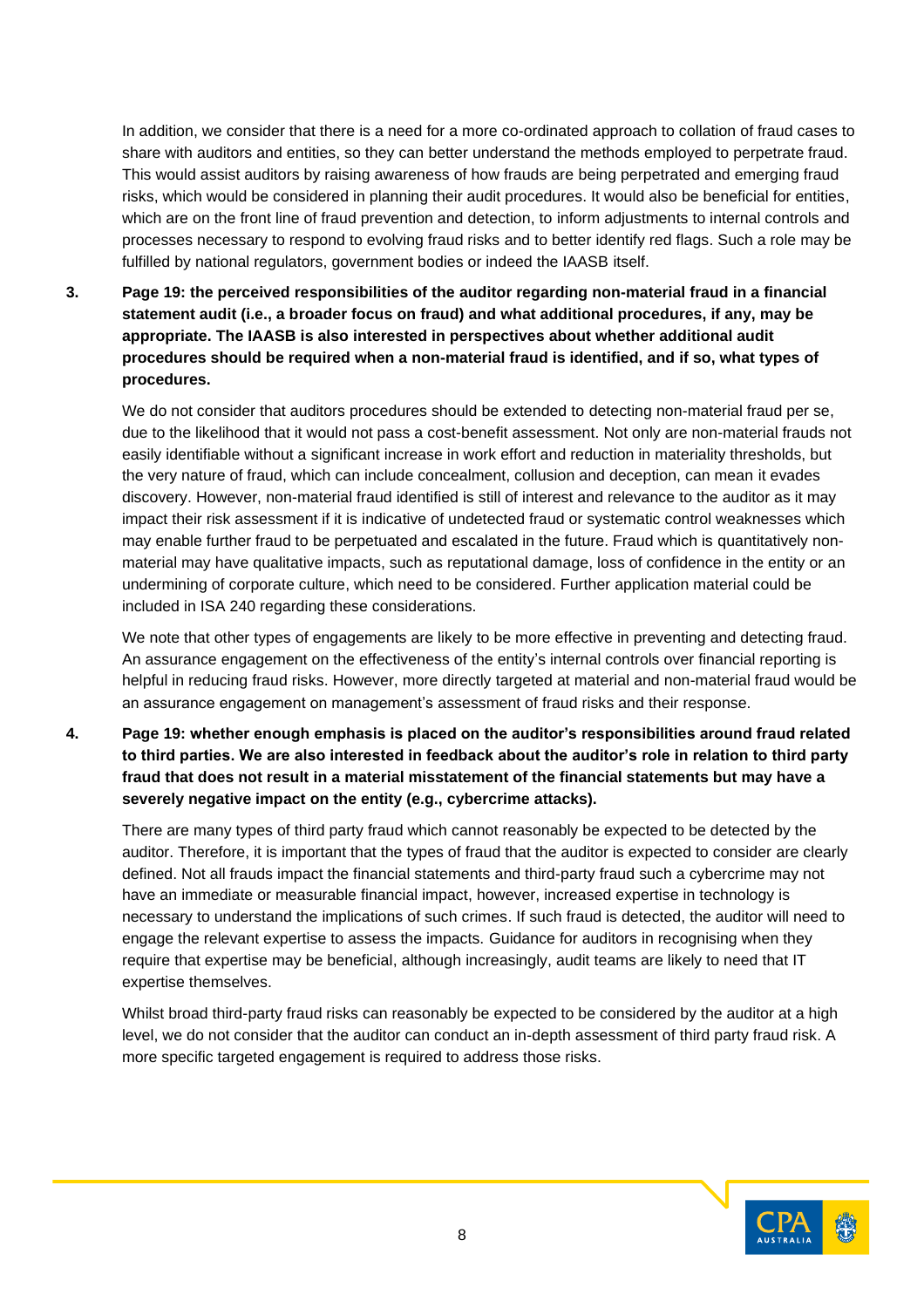**5. Page 20: whether additional engagement quality control review procedures specifically focused on the engagement team's responsibilities relating to fraud should be considered for audits of financial statements of listed entities, and those other engagements, if any, for which the firm has determined an engagement quality control review is required.**

We consider that the engagement quality control review will already consider whether the auditor has met the requirements of the standards so there should be no need for further requirements for the EQCR specifically on fraud, beyond those already reflected in the ISAs.

**6. Page 23: whether entities should be required to assess their ability to continue as a going concern for longer than twelve months, and therefore whether auditors should be required to consider this longer time period in their assessment, beyond the current required period. If stakeholders believe a longer timeframe should be required, alignment will need to be retained between the requirements under the applicable financial reporting framework and the auditing standards in order for auditors to be able to adequately perform their procedures.**

In Australia the auditor's going concern assessment extends for approximately twelve months from the date of the auditor's current report to the expected date of the next auditor's report, which is longer than the period required in ISA 570. The IAASB could consider similarly extending the period for going concern assessments to this extent. However, we would not recommend further extension beyond that time horizon. We consider that the going concern assessment per se becomes of dubious benefit beyond that period as there is increasing uncertainty regarding future outcomes the further into the future the assessment is required.

Nevertheless, a management statement regarding future viability of the entity could be subject to an assurance engagement to the extent of the assumptions and data underlying management's assessment of the future viability of the business and their risk assessment regarding the factors which will impact that viability. Regardless of the contents of any such assured statement, there are no guarantees that the outcomes expected will be achieved as the future is unpredictable.

**7. Page 24: whether changes are needed with regard to going concern and other concepts of resilience (within the purview of the IAASB's remit).**

Whilst we consider that going concern assessments are adequately addressed in the standards, there may be increasing appetite for assurance on resilience or viability of the entity. However, we suggest that any such assurance would need to be over the assumptions and data underpinning management's or TCWG's statement of resilience or viability. At a minimum, it would be considered as "other information" as part of the annual report. Changes in this regard could be led by the reporting framework or national legislation requiring such a statement, or encouragement that such statements be provided voluntarily and which may be assured.

**8. Page 25: what more is needed to narrow the knowledge gap with regard to the meaning of material uncertainty related to going concern, to enable more consistent interpretation of the concept.**

We query whether users understand the variety of different paragraphs which may be contained within the auditor's report. In particular, we understand that the difference between KAM and MURGC, and particularly their relative importance or severity, may not be well understood by users. We suggest that consideration be given to either combining KAM and MURGC so that if a MURGC exists it will always be a KAM or allowing both paragraphs to be used for the same matter with cross-references, as KAMs contain greater detail regarding the uncertainty.